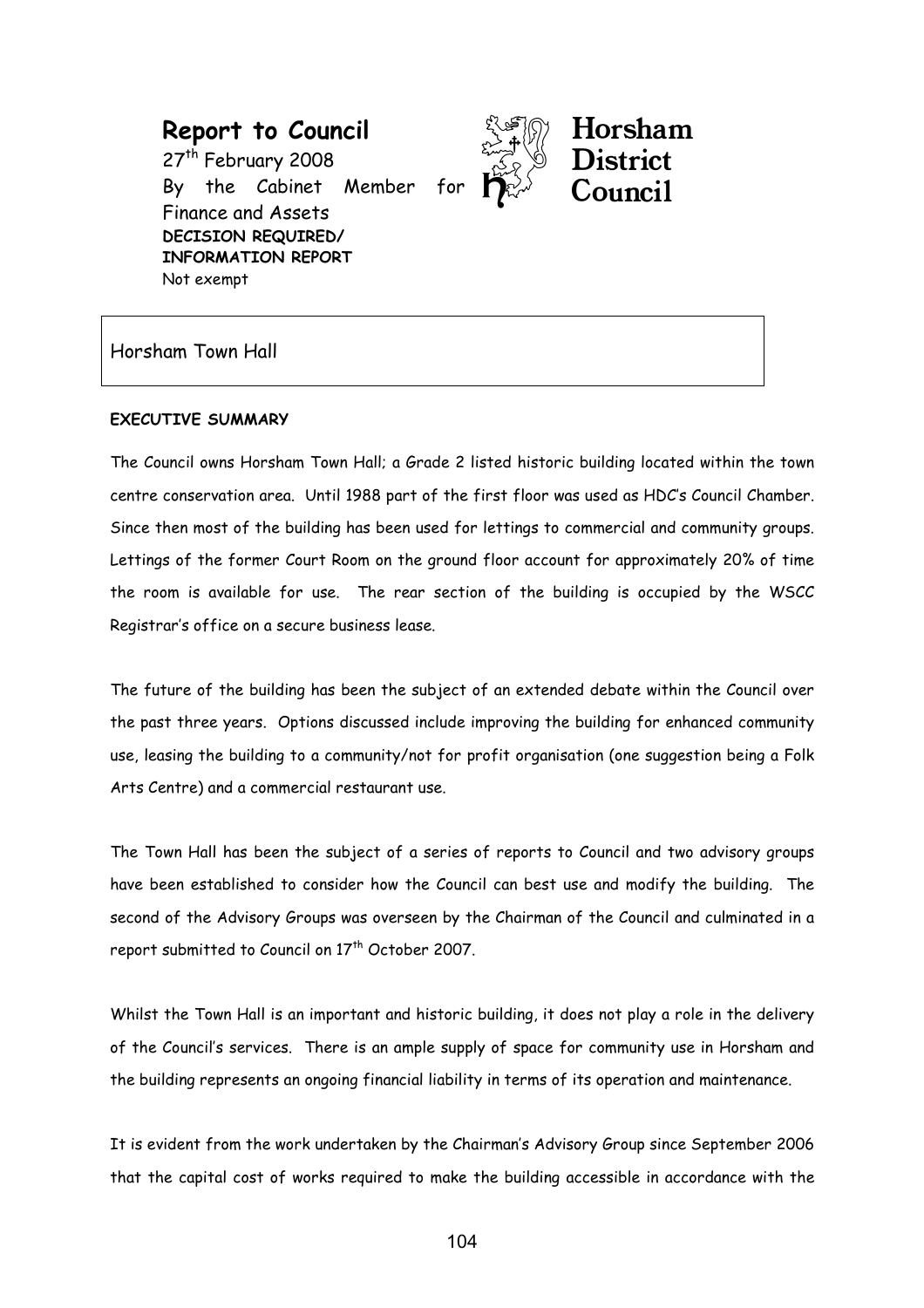Disability Discrimination Act and in other respects to meet the Council's requirement would be a minimum of £750,000.

The annual costs in terms of operating and maintaining the building are in the region of £30,000, with income of around £18,000 per annum.

The Council needs to find a use which will secure the future use of the building, minimise the impact on the Council tax payer and make a contribution to the town centre's vitality.

Research undertaken by the Head of Property and Economic Development has revealed a significant demand from quality restaurant operators interested in buildings of historic and architectural character. Examples exist in towns throughout the Country (Staines, Andover, Reigate). Such a use has potential to meet the Council's asset management and financial responsibilities, secure the future of the building and make a contribution to the attractiveness and economy of the town centre.

#### RECOMMENDATIONS

The Council is recommended:

- i) That expressions of interest be sought on the open market from suitably experienced operators to run the Town Hall as a quality restaurant.
- ii) That the Council commences discussions with West Sussex County Council to identify a suitable building in central Horsham to enable the relocation of the Registrar's Office.
- iii) To report the outcome of the processes detailed above in (i) and (ii) to Cabinet.

### REASONS FOR RECOMMENDATIONS

i) To achieve future use of the Town Hall which makes a positive contribution to the town centre's economy and minimises the Council's expenditure in operating the building.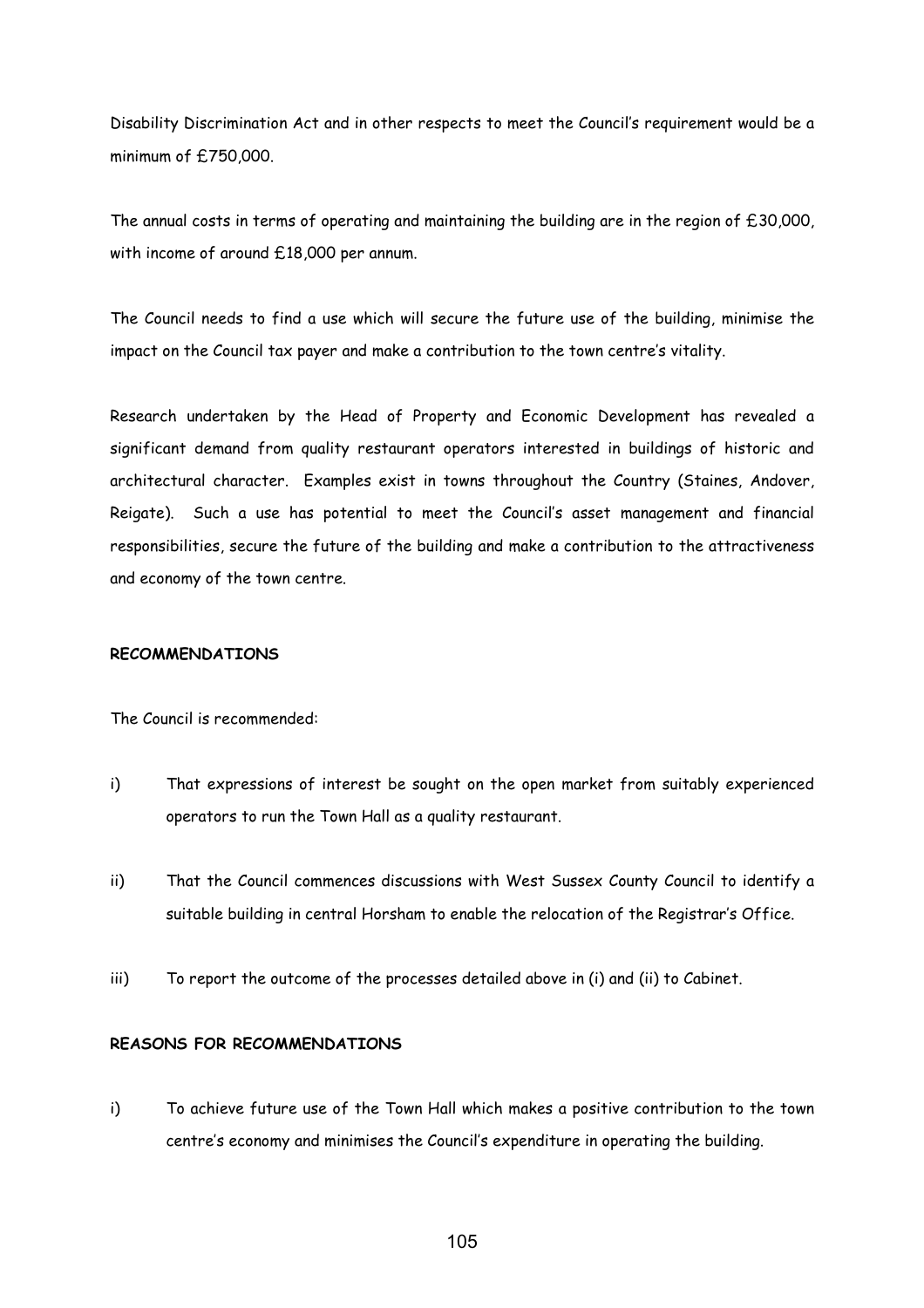| <b>Background papers</b><br>Report to Council<br>17.10.07 | Consultation<br>Director of Resources All Horsham Town<br>Director of Community<br>Services<br>Council Secretary &<br>Solicitor<br>Head of Development<br>Services<br>Leisure<br>Manager | Wards affected<br>Wards | Contact<br>Chris Carey<br>Ext No. 5150 |
|-----------------------------------------------------------|------------------------------------------------------------------------------------------------------------------------------------------------------------------------------------------|-------------------------|----------------------------------------|
|-----------------------------------------------------------|------------------------------------------------------------------------------------------------------------------------------------------------------------------------------------------|-------------------------|----------------------------------------|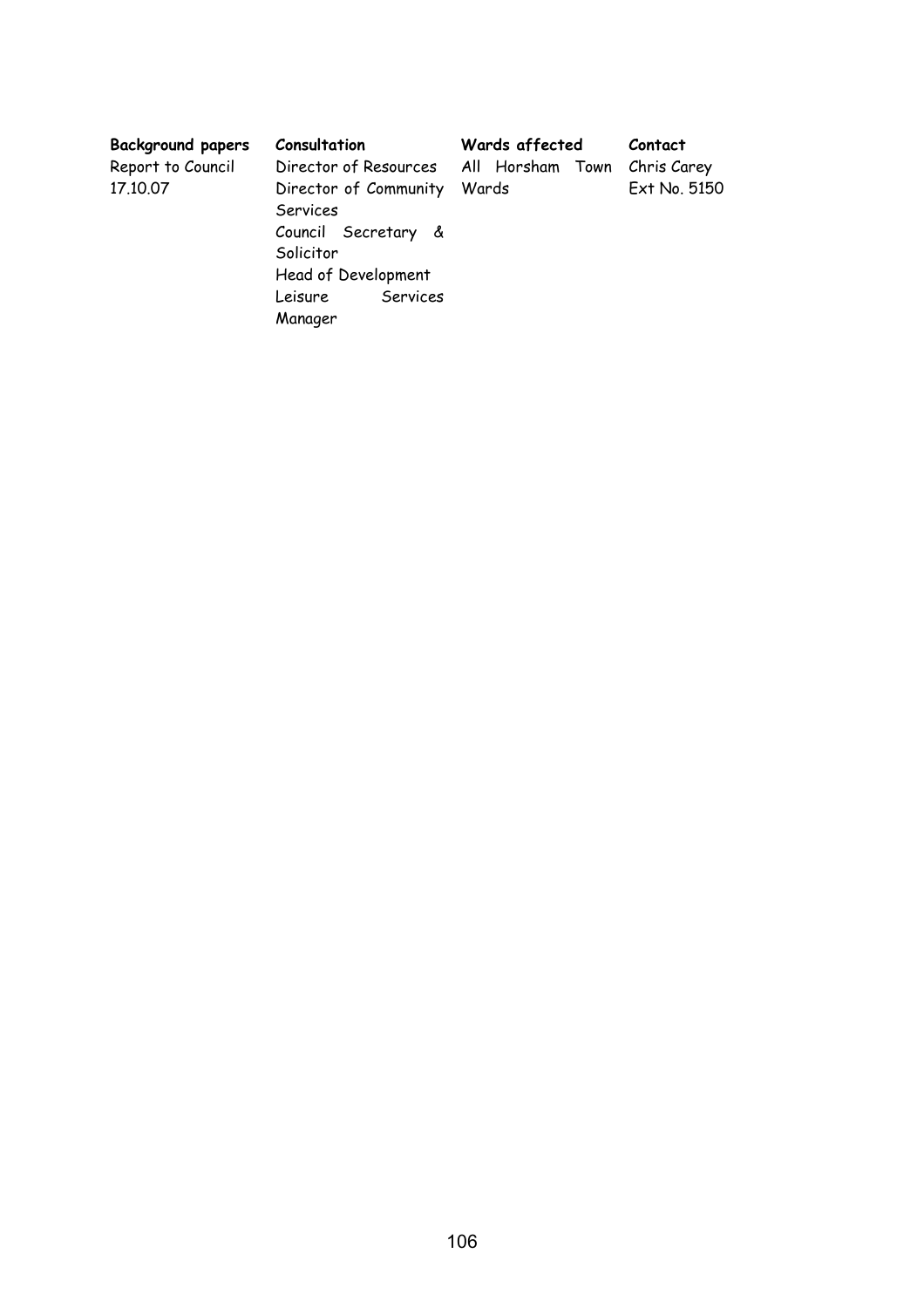## BACKGROUND INFORMATION

### 1 INTRODUCTION

### The purpose of this report

1.1 To consider granting a long lease, on full repairing and insuring terms, to a suitably experienced operator to run the Town Hall as a quality restaurant.

### Statutory background

1.2 Local Government Act 1972 – Section 123 of the Act places an obligation on Councils to secure the best return for the use or disposal of assets.

### Relevant Government policy

- 1.3 Comprehensive Spending Review 2007, focus on value for money and achieving efficiency gains, particularly cashable savings.
	- Lyons Review 2004. Urges Councils to better exploit under-used assets and assets no longer required for direct service delivery.
	- Quirk Review 2006. Proposes that the transfer of public assets to community management and ownership at less than best consideration is a legitimate and potentially beneficial option, and should be considered by local authorities. The report further states that, where benefits can be shown to outweigh the costs, there are no substantive impediments to such asset transfer. There are risks, but experience shows how they can be successfully managed.
	- RICS Public Sector Asset Management Guidelines 2008 and, DCLG Framework for Local Authority Asset Management February 2008.

"Strategic asset management is the activity that seeks to align the asset base with the organisation's corporate goals and objectives. It ensures that the land and buildings asset base of an organisation is optionally structured in the best corporate interest of the organisation concerned".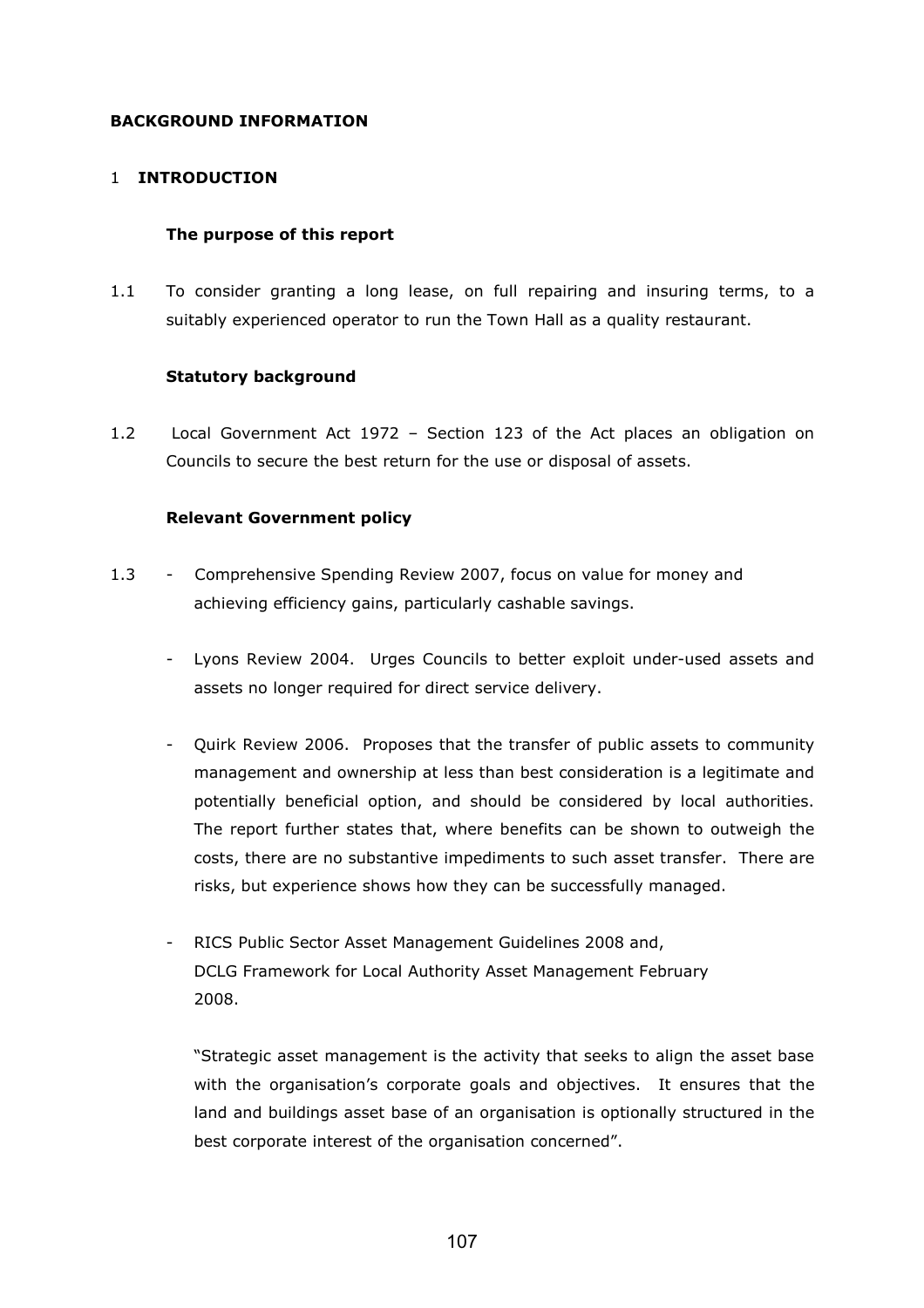### Relevant Council policy

- 1.4 Asset Management Plan 2003 seeks best use of Corporate assets.
	- Draft Corporate Plan 2008-11 key theme of 'supporting a vibrant economy'.
	- Economic Development Strategy 2005-08 seeks further investment in town centres.
	- Local Development Framework Core Strategy 2007. Policy CP18 Tourism and Cultural Facilities.
	- In September 2006, the Council resolved that Horsham Town hall should continue to be made available for general community use, and that improvement works be undertaken to achieve compliance with the Disability Discrimination Act and to make the building more attractive.

### Background/Actions taken to date

- 1.5 The Cabinet Member for Leisure and Cultural Services established an Advisory Group in April 2005 to consider the existing and future use of the Town Hall. The Advisory Group invited informal proposals from community organisations regarding possible future use of the building. A report was subsequently submitted to the Cabinet meeting of  $30<sup>th</sup>$  March 2006. The Cabinet decided to defer any decision regarding future use until commercial options had been considered.
- 1.6 A report was subsequently considered at the Cabinet meeting held on  $29<sup>th</sup>$  June 2006. The Council meeting of  $19<sup>th</sup>$  July 2006 considered the recommendations of Cabinet and resolved that the potential for both commercial and community use (Folk Arts Centre) be further examined requesting a further report to Council setting out the various public use issues and financial costs of both options.
- 1.7 The Council meeting of  $13<sup>th</sup>$  September 2006 considered the commercial and community options and resolved:
	- (i) That the Court Room continue to be made available for general community use.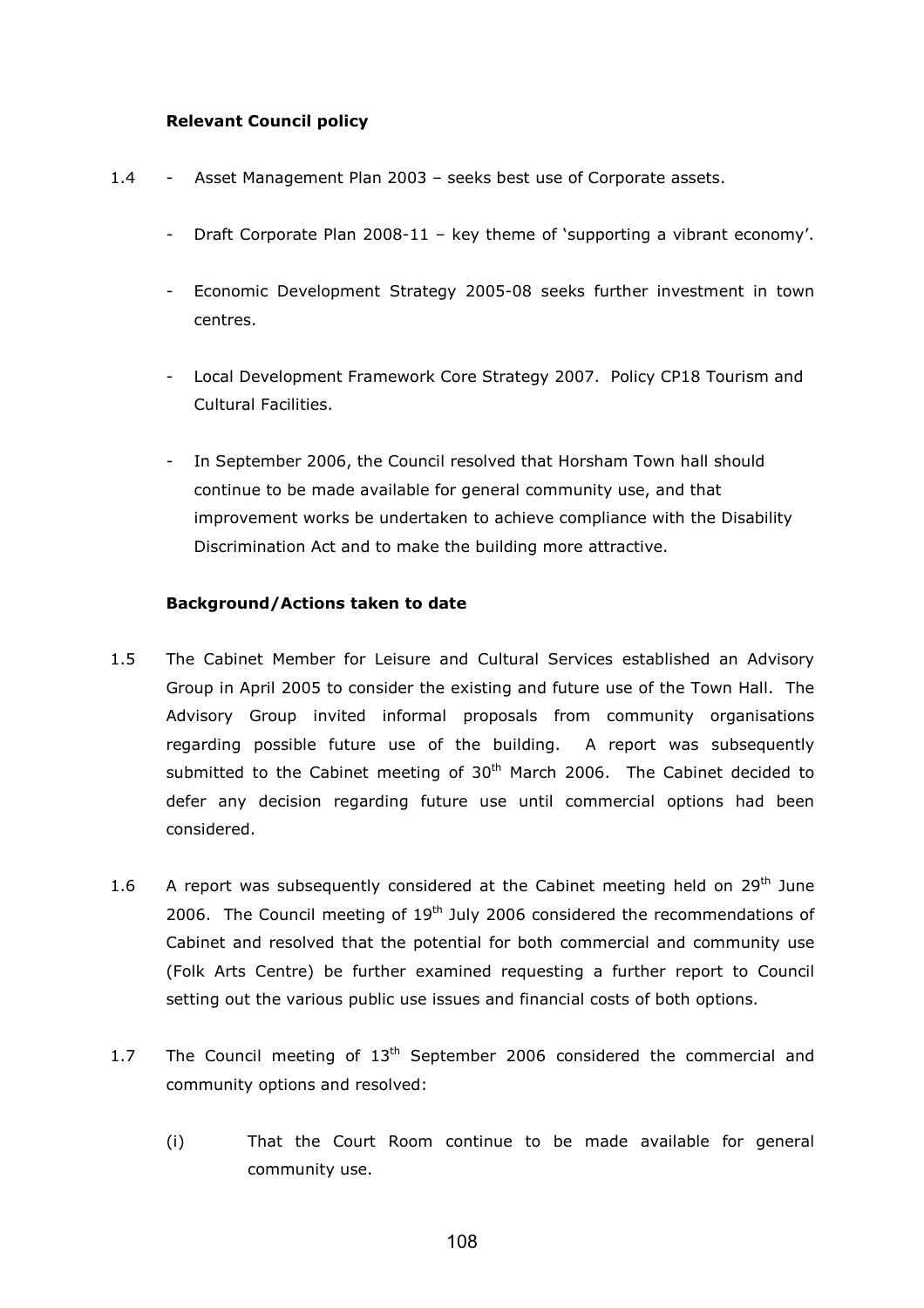- (ii) That the former Council Chamber be made available for community use.
- (iii) That, subject to planning permission and listed building consent, the Town Hall be developed and improvement works undertaken to achieve Disability Discrimination Act compliance and to make it more attractive.
- (iv) That the management and marketing arrangements be reviewed with a view to achieving a substantial improvement in use and income.
- (v) That there be wide consultation with those interested in the use of the Town Hall regarding the refurbishment works, such consultation to be overseen by the Chairman of the Council.
- 1.8 A further Advisory Group was established under the Chairman. The Advisory Group supported the commissioning of a specialist consultant to report on the condition of the building and suggest options for its refurbishment for community use. This exercise was supported by a targeted consultation exercise which included:
	- Past, present and potential users of the building;
	- Local interest groups and organisations;
	- The WSCC Registrar's Office.

The consultant's report was presented in August 2007. The cost of works considered necessary to meet the Council's requirements and obligations is estimated to be a minimum of £750,000. The Chairman reported on the work of the Advisory Group to Council on  $17<sup>th</sup>$  October 2007. The report summarised the work undertaken by the Advisory Group since its inception in October 2006. Council resolved that the work undertaken by the Chairman's Advisory Group be noted and endorsed. The work of the Advisory Group was thus concluded, and as the Town Hall is a corporate asset, the matter was allocated to the Cabinet Member for Finance and Assets.

### 2. DETAILS

## Existing Use Details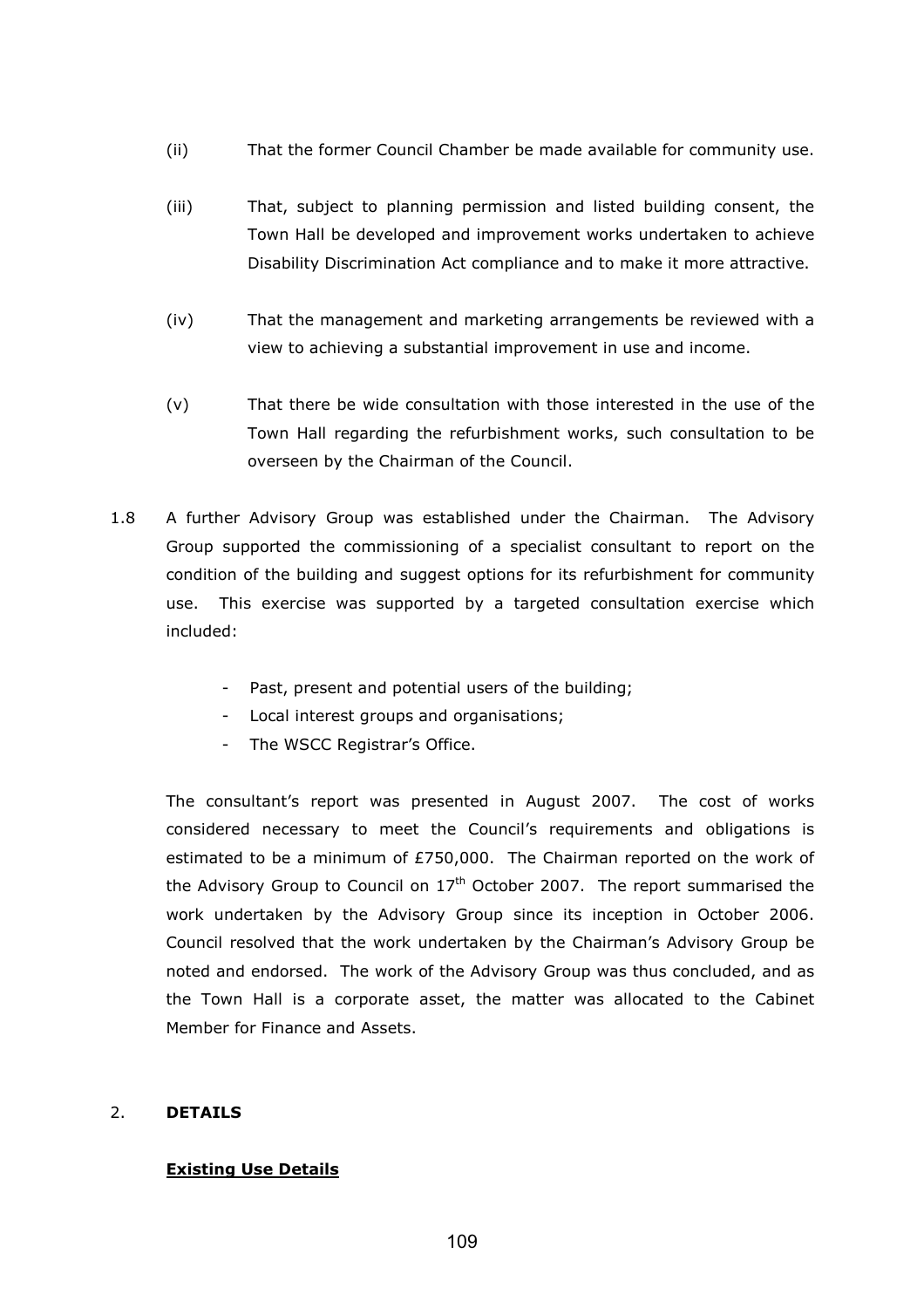2.1 The Town Hall has been used for a variety of community and commercial purposes for a considerable number of years. The average annual income from the building in 2007/08 is anticipated to be £18,000. Total running costs, excluding staff time are approximately  $£30,000$  pa. Although the building is structurally sound, listed buildings of this age and type are expensive to operate and maintain. Although benefitting from relatively modern heating plant, the building is not energy efficient.

 The rear section of the building is occupied by WSCC Registrar's Service under a secure business tenancy.

## Asset Management Advisory Group

2.2 The future use of the Town Hall was considered at the Advisory Group meeting held on 10<sup>th</sup> December 2007. The Cabinet Member instructed officers to research the potential for community groups to obtain external funding to refurbish and operate the building. A further meeting of the Advisory Group was held on  $25<sup>th</sup>$ January to consider the officer's findings. An Officers Group including Howard Collins, Community Development Officer (Grants and Funding), advised that the principal sources of grant funds would be the Big Lottery Fund and heritage-based charities. Having regard to the particular social and economic criteria cited by such funding bodies, coupled with the fact that there is sufficient alternative community space in Horsham Town Centre, it was advised that there would be no realistic prospect of making a robust case to secure such funding.

## Future Viability and Use

2.3 In the light of the identified cost of improving and refurbishing the building for general community uses, and given the availability of a significant number of other venues in the Horsham area for such use, it is considered appropriate at this stage to review the future use of Horsham Town Hall.

It will be important to ensure that future use of the Town Hall is both viable and represents an appropriate use of the building. The Head of Property and Economic Development has undertaken research into possible commercial users. This research revealed a strong demand for restaurant use in the Town Centre, particularly in the Carfax and East Street areas. Commercial users express a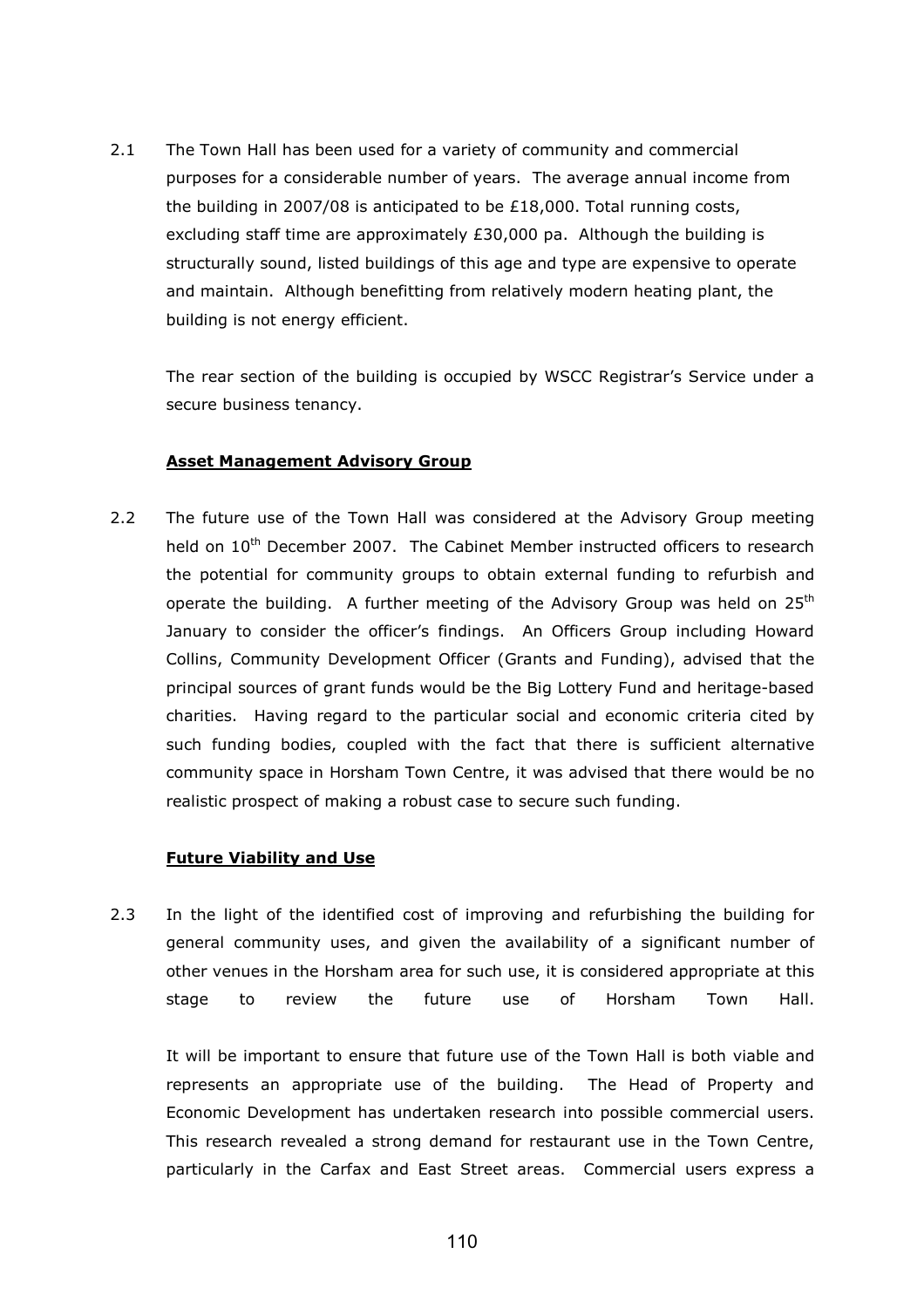strong preference for prominent and character buildings, but would wish to use all of the building – sharing with other users would be considered a major operational risk.

 The preference would therefore be to relocate the Registrar's Office and offer the whole of the Town Hall to a commercial user, there are no fetters on the Council's title to the property which would restrict such a course of action. WSCC and the Registrar have been consulted on this issue and are prepared to consider a relocation, subject to the alternative accommodation meeting their specific requirements. The Registrar's Service needs to plan long-term as its customers can be making bookings up to a year ahead. If the recommendations of this report are agreed, the two Councils will work together to identify a suitable future home for the service.

 It is anticipated that a rental income of around £75,000 per annum for restaurant use of the building should be achievable, on the basis of a lease to the operator on full repairing and insuring returns, which would relieve the Council of the cost of ongoing repairs and maintenance. Also, the granting of a lease would be subject to the prospective tenant completing a comprehensive refurbishment of the building to a specification to be agreed by the Council. This would relieve the Council of having to spend £750,000 on refurbishment and repair works.

## Planning Issues

2.4 The building is Grade 2 listed and located within the Town Conservation Area. The status of the building, and its location within the conservation area, means that any alterations will need to be sensitively designed and executed.

 Should the Council support the recommendation of this report any prospective occupier would have to obtain listed building consent and planning permission for any change of use. The applicant would need to demonstrate that the loss of a community facility could be justified – Policy CP14 of the LDF Core Strategy seeks to safeguard the stock of community facilities from unnecessary loss. When the Planning Committee considers the application they will need to assess the degree to which the need for such facilities is already served within the town. Such a planning application will also have to address detailed issues such as servicing and any impact on neighbouring properties.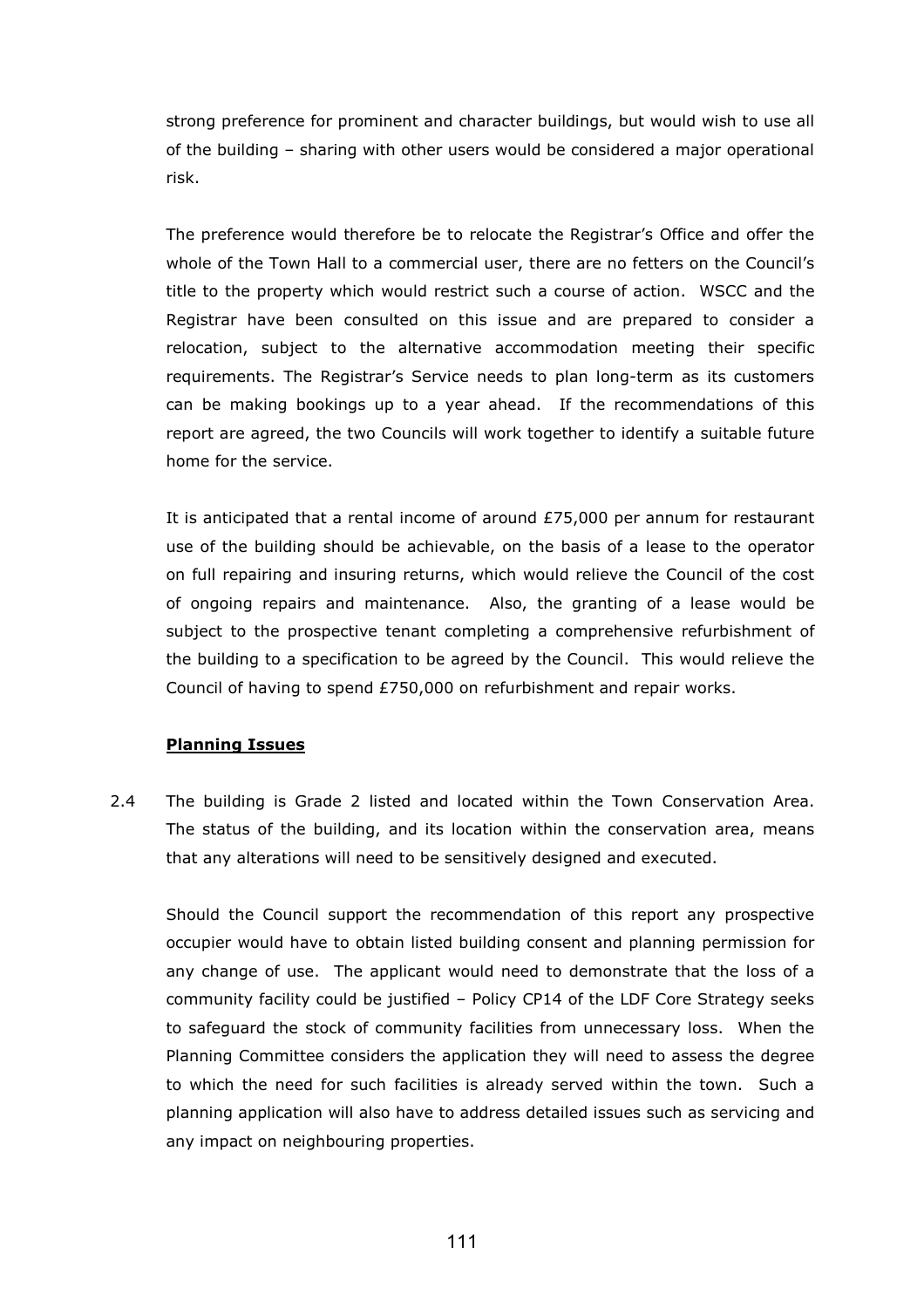### Town Centre Economy Issues

2.5 The continued viability and vitality of Horsham Town Centre remains a key objective for the Council. This objective is detailed in the Local Development Framework Core Strategy (Policy CP18). The Draft Corporate Plan details 'supporting a vibrant economy' as one of the corporate themes. There is broad support within this key theme for maintaining and improving the town centre economy, particularly by making best use of the assets of the District.

 The Council continues to promote the 'Time Well Spent' campaign to encourage visitors to Horsham Town Centre. The broader visitor experience, including café and restaurant visits, are a key part of this campaign. Major research has indicated that the proportion of café and restaurant use has risen significantly over the past 10 years and in, some town centres, represents up to 20% of commercial retail use.

 Research undertaken by the Head of Property and Economic Development has indicated a strong demand from both independent and national restaurant companies. It is anticipated that there would be a strong level of interest in the Town Hall should it be offered on the open market.

 In partnership with WSCC, the Council is also promoting the East Street pedestrianisation scheme. This proposal will also include Market Square, the area fronting the Town Hall. The pedestrianisation will be part-time from 10.30am to 4pm each day. The project will represent a joint capital investment of £600,000 in the Town Centre and will encourage higher pedestrian flows in the area and should result in a corresponding increase in business activity for traders within the project area. The first stage experimental works are scheduled to commence in April 2008. Should the proposals and consultations prove satisfactory the permanent works will be completed in Spring 2009. A commercial use of the Town Hall would be well-placed to take advantage of the opportunities offered by this project.

## 3. NEXT STEPS

3.1 Should the recommendations contained in the report be approved by Council, a commercial property agent will be commissioned to market the building. Expressions of interest will be sought from quality restaurant operators. It is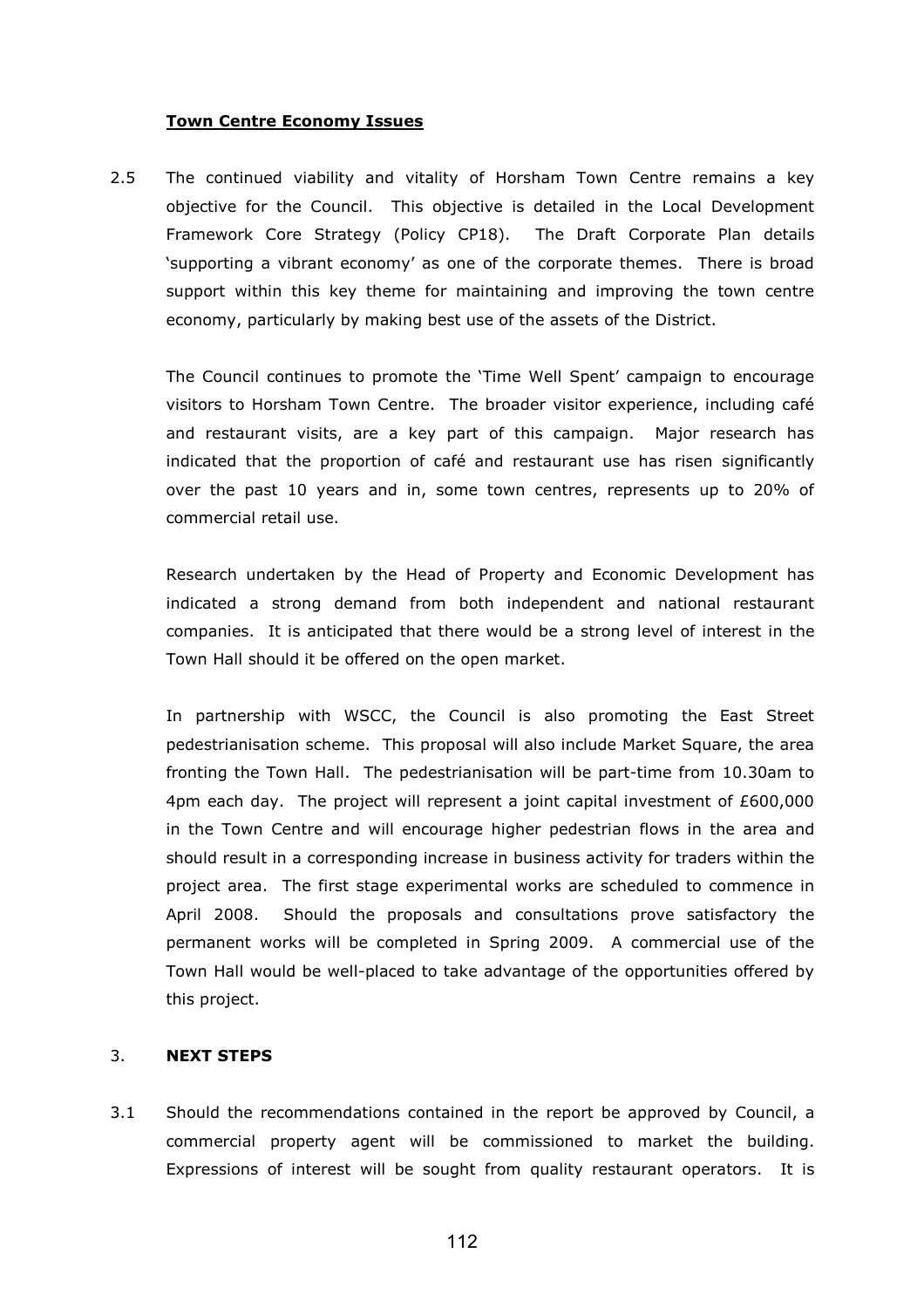expected that a small number of bidders will be selected to present detailed proposals to the Council. Such proposals will detail specific use, programme and financial appraisals. The Council would wish to select a preferred partner and subsequently develop a detailed scheme. The granting of the lease would be subject to all necessary statutory consents being obtained and the refurbishment work completed. Once a preferred partner has been identified, the details of the deal will be reported to Cabinet.

3.2 There would be a need to relocate the Registrar's Office to an alternative building within central Horsham. The Head of Property and Economic Development will undertake the necessary research with local commercial agents to identify suitable premises and will maintain regular contact with the relevant officers at WSCC.

### 4. OUTCOME OF CONSULTATIONS

4.1 Consultations were undertaken as part of the work of the Chairman's Advisory Group in 2007, which is referred to elsewhere in this report.

### 5. OTHER COURSES OF ACTION CONSIDERED BUT REJECTED

5.1 Other courses of action have been explored in great detail, particularly the continuation of the existing use and granting of a long lease of the building to a community organisation.

Such options need to be balanced against the need to achieve a cost-effective and appropriate use of the building to secure its future viability as part of the Council's asset base.

### 6. STAFFING CONSEQUENCES

None.

## 7. FINANCIAL CONSEQUENCES

7.1 Research undertaken by the Head of Property and Economic Development has indicated a potential rental income in the region of £75,000 per annum for restaurant use.